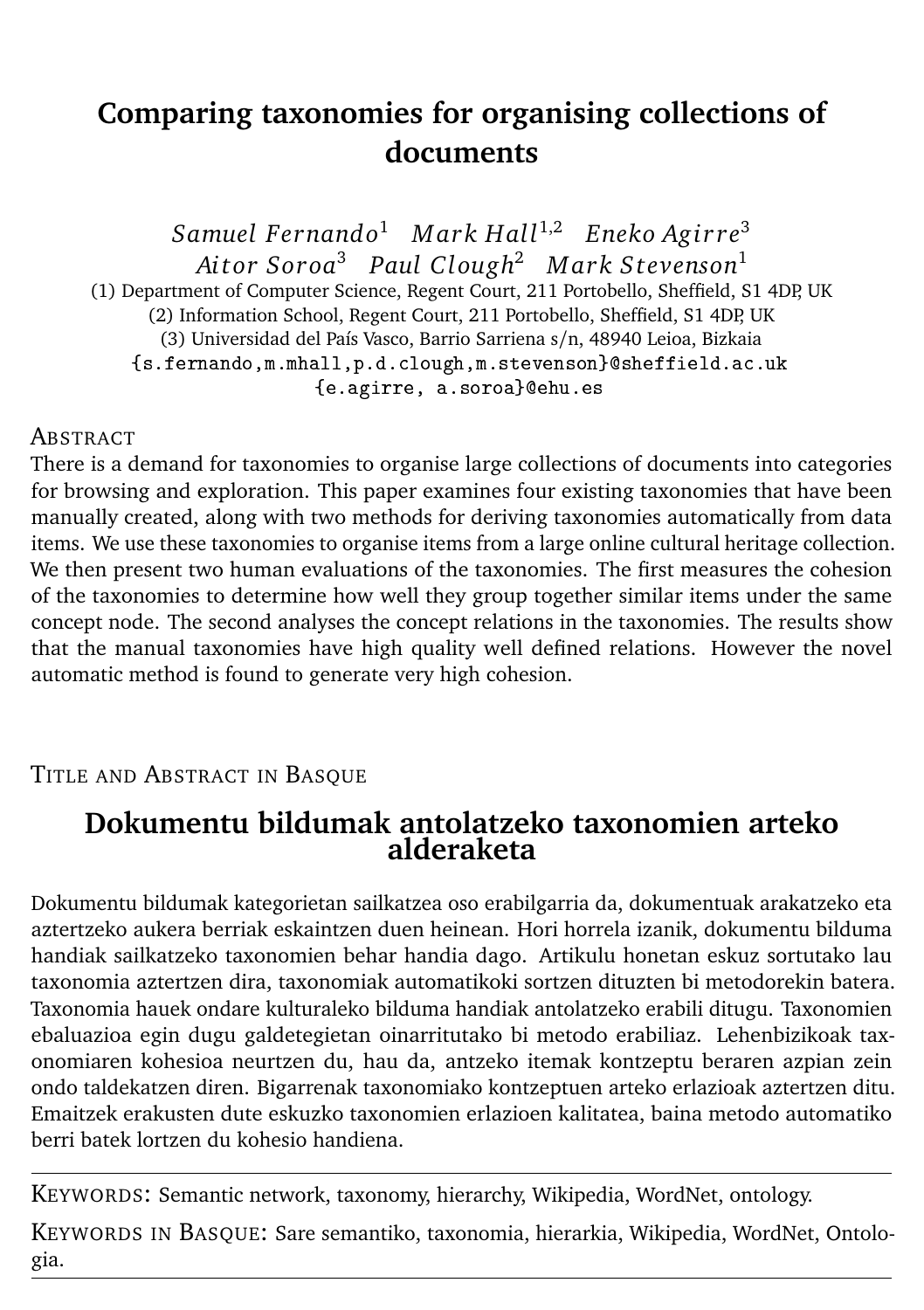## **1 Introduction**

With increasingly large sets of diverse collections of documents available online a key challenge is organising and presenting these items effectively for information access. To enable the navigation and exploration of collections, content providers typically provide users with freetext search functionalities, along with some form of browsable subject categories or taxonomy, also useful in organising documents. Providing multiple mechanisms for accessing documents enables users to conduct various modes of information seeking activity, from locating specific documents to more exploratory forms of searching and browsing behaviour [\(Hearst, 2009;](#page-13-0) [Marchionini, 2006;](#page-14-0) [Wilson et al., 2010\)](#page-14-1).

In this paper we focus on evaluating different taxonomies that could be used to organise and navigate content from Europeana<sup>[1](#page-1-0)</sup>, an online cultural heritage collection. This collection comprises many subcollections taken from different providers, and thus contains a very diverse set of cultural heritage *items*[2](#page-1-1) . Some of the subcollections are linked to bespoke taxonomies; however, many are not. This therefore represents a very challenging dataset to organise in a consistent and uniform manner. We focus on two main approaches for organising content: the first is to map items from Europeana onto existing manually-created taxonomies; the second is to use data-driven approaches to automatically derive taxonomies from the collection. This requires being able to successfully group items into categories and generate suitable category labels. A note on definitions: the term 'taxonomy' is used in this paper as a general term meaning a conceptual hierarchy. A taxonomy does not necessarily have to be a subsumption hierarchy (where each child concept is subsumed by its parent concept). Some of the taxonomies described here are subsumption hierarchies and some are not.

There are many different ways of evaluating taxonomies [\(Snow et al., 2004;](#page-14-2) [Malaisé et al.,](#page-13-1) [2006;](#page-13-1) [Yi, 2008;](#page-14-3) [Nikolova et al., 2010;](#page-14-4) [Ponzetto and Strube, 2011\)](#page-14-5). Here we focus on two approaches which capture different qualities of the taxonomies. The first evaluation measures the *cohesion* of the taxonomies; how well they group together similar items into the same concept node. The second analyses the *relationships* between concept nodes in the taxonomies and whether people can understand the concept labels. We believe this is the first time that such evaluations have been applied to such taxonomies over large collections of data items.

This paper provides three main contributions: (1) the systematic comparison of different taxonomies for organising a large cultural heritage collection; (2) a novel data-driven approach based on using Wikipedia article links as concept nodes in the taxonomy; and (3) the evaluation of cohesion and relationship type between concepts using an approach based on crowdsourcing. The rest of the paper comprises the following. Section [2](#page-1-2) describes related work in this area. Section [3](#page-3-0) gives a brief overview of the key data resources and tools referenced and Section [4](#page-3-1) describes the taxonomies and item-to-resource mapping approaches used in the experiments. Section [5](#page-6-0) describes the cohesion and relatedness experiments and the results obtained.

## <span id="page-1-2"></span>**2 Related work**

There are many category systems or taxonomies available, some of which are domain specific; others aimed at covering more general subjects. For example, one of the most popular and commonly used resources is the Library of Congress Subject Headings (LCSH)<sup>[3](#page-1-3)</sup>. LCSH provides

<span id="page-1-1"></span><span id="page-1-0"></span> $1$ <http://www.europeana.eu>

 $<sup>2</sup>$ An item is defined here as a online record of a cultural heritage artifact (usually an image), together with associated</sup> metadata, such as title, subject, description etc.

<span id="page-1-3"></span> $3$ <http://www.loc.gov/aba/cataloging/subject/>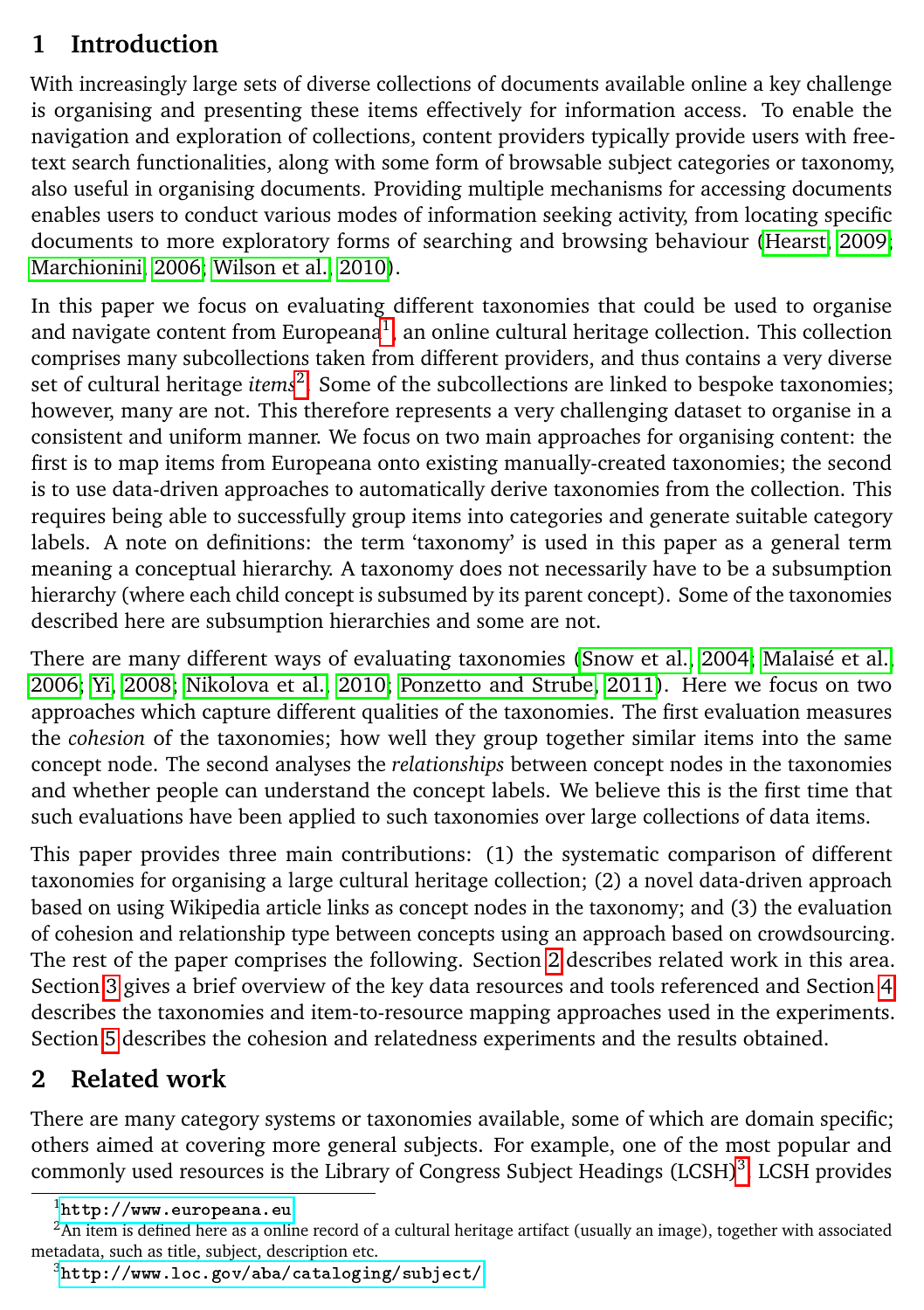a controlled vocabulary of keywords (or subject headings), which are widely used in libraries to catalogue materials and facilitate information access. Similarly, in the medical domain MeSH $^4$  $^4$ , created and maintained by the National Library of Medicine, provides a controlled vocabulary of medical subject headings. In computational linguistics, WordNet [\(Fellbaum, 1998\)](#page-13-2) is a commonly used lexical knowledge base that links concepts in various ways. WordNet has been expanded with WordNet domain labels which group together words from different syntactic categories and different senses [\(Bentivogli et al., 2004\)](#page-13-3). These domain labels are organised into a hierarchical structure.

There is a body of previous work on automatically deriving taxonomies and relations from free text. [Hearst](#page-13-4) [\(1992\)](#page-13-4) was perhaps the earliest significant effort to derive hyponym-hypernym relations from free text using the now eponymous Hearst patterns which code common syntactic forms of the hyponymy pattern (e.g. 'Vehicles such as Cars'). These patterns were hand-crafted. More recently [Snow et al.](#page-14-2) [\(2004\)](#page-14-2) developed on this work by using an existing knowledge base to automatically derive lexico-syntactic patterns containing the hyponym-hypernym pairs.

An alternative to creating hierarchies of concepts from the pattern-based methods is to use statistical methods. [Sanderson and Croft](#page-14-6) [\(1999\)](#page-14-6) used an approach to automatically build a hierarchy of terms or concepts (nouns and noun phrases) based on term co-occurrences within a set of documents. To order the concepts a statistical relation called *subsumption* was used to determine which of a co-occurring pair of concepts was most likely to be the parent. [Griffiths and Tenenbaum](#page-13-5) [\(2004\)](#page-13-5) uses Bayesian methods and LDA (Latent Dirichlet Allocation) to derive topic clusters and create a topic hierarchy. Recent work has exploited the information in Wikipedia to create taxonomies. [Ponzetto and Strube](#page-14-5) [\(2011\)](#page-14-5) uses the category hierarchy along with lexical matching methods to create a taxonomy which compares well with manually created resources. DBpedia [\(Auer et al., 2007\)](#page-13-6) also uses the Wikipedia category hierarchy but also additionally links in the articles into the hierarchy.

One key problem is how to evaluate taxonomies effectively. This is a complex problem since there are many aspects to consider. We can consider how users would rate various aspects of their experience using a questionnaire. However this subjective study can be misleading since people can underrate or overrate their experience. A more objective approach is to log user interactions and then infer from these how effective the taxonomy is i.e. time spent on a task, how much of the domain was covered and so on. There have been user studies of taxonomies which have used combinations of both of these approaches [\(Malaisé et al., 2006;](#page-13-1) [Yi, 2008;](#page-14-3) [Nikolova et al., 2010\)](#page-14-4). There is also an important distinction to be made between the data content of a taxonomy and the methods used for visualisation. There have been user studies which have focussed on evaluation different visualisations while keeping the data constant [\(Katifori et al., 2007\)](#page-13-7). In this paper we are considering only the data content, the concepts and relations, so visualisations are kept constant.

User studies are certainly important. However these studies often don't answer certain questions about the taxonomy. We can measure aspects of their experience but we might not have a fine-grained understanding of which aspects of the taxonomy were positively or negatively perceived. Also such studies require users to be physically present at a machine specially set up for logging. This can make such studies expensive and time-consuming. A different approach is to use intrinsic evaluations. [Yu et al.](#page-14-7) [\(2007\)](#page-14-7) present a wide range of ontology evaluation approaches as applied to variations of the Wikipedia category structure such as

<span id="page-2-0"></span><sup>4</sup><http://www.nlm.nih.gov/mesh/>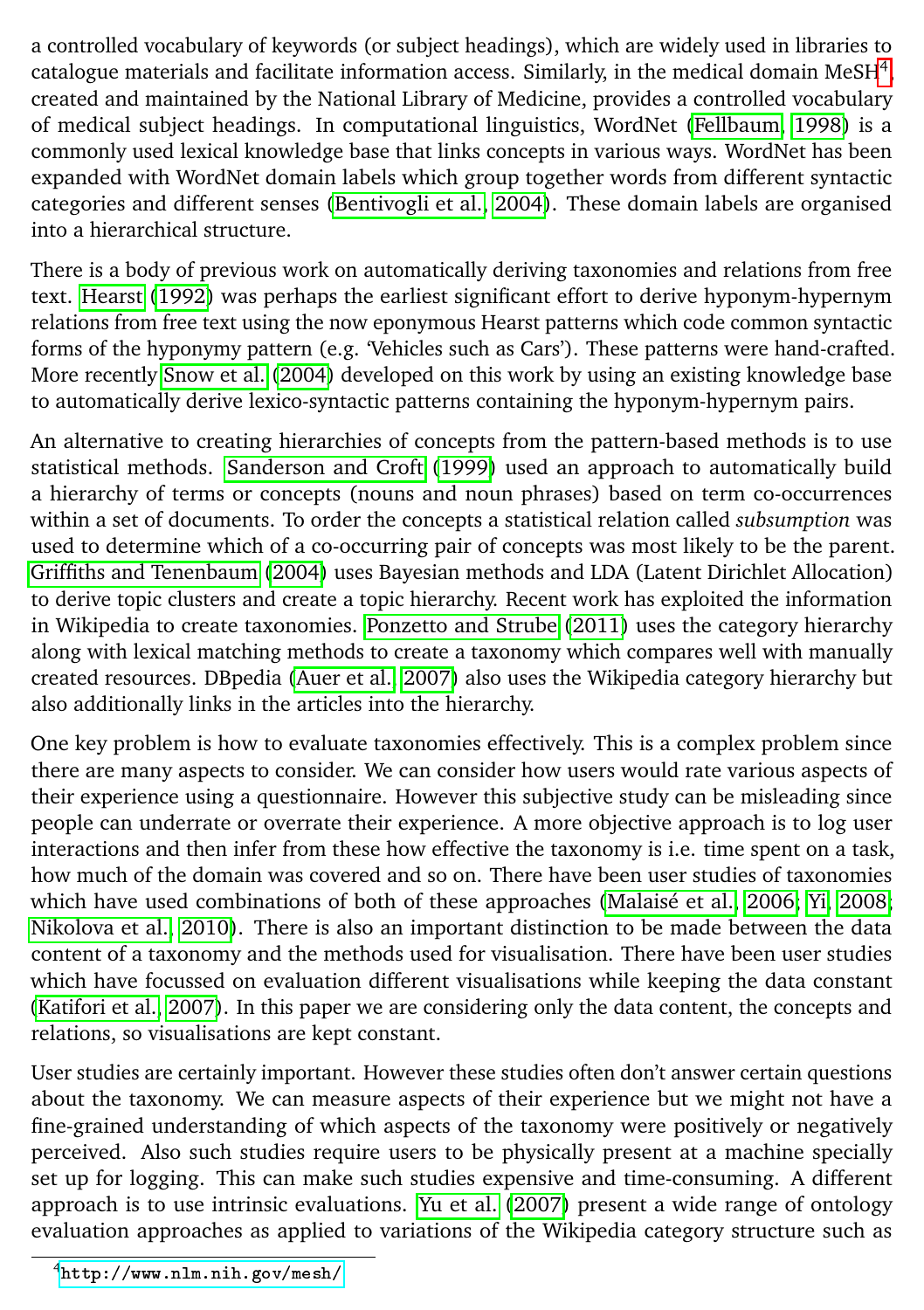fanout, tangledness, relationship richness, class richness, importance connectivity and cohesion. Cohesion attempts to measure the degree to which similar items are clustered together under a single node in the taxonomy. This was initially proposed by [\(Boyd-Graber et al., 2009\)](#page-13-8) and has also recently been applied to cultural heritage [\(Hall et al., 2012\)](#page-13-9).

Another evaluation is to measure the accuracy of the child-parent pairs from the taxonomies by asking evaluators to classify them as either *isa* or *notisa* relations [\(Snow et al., 2004;](#page-14-2) [Ponzetto](#page-14-5) [and Strube, 2011\)](#page-14-5). A similar method is used here but expanded to give a more detailed understanding of the types of the relations found in the different taxonomies.

## <span id="page-3-0"></span>**3 Resources and tools**

This section lists some key resources and tools that are used in this paper.

# <span id="page-3-3"></span>**3.1 Wikipedia Miner**

The Wikipedia Miner [\(Milne and Witten, 2008\)](#page-14-8) tool is used in this paper both as a tool to help map items into existing taxonomies and as a way to generate a novel taxonomy from scratch. Wikipedia Miner is a Wikification tool which adds inline links to Wikipedia articles into free text. The software is trained on Wikipedia articles, and thus learns to disambiguate and detect links in the same way as Wikipedia editors. Disambiguation of terms within the text is performed first. A machine-learning classifier is used with several features. The main features used are *commonness* and *relatedness*, as in [Medelyan et al.](#page-14-9) [\(2008\)](#page-14-9). The commonness of a target sense is defined by the number of times it is used a destination from some anchor text e.g. the anchor text 'Tree' links to the article about the plant more often than the mathematical concept and is thus more common. Relatedness gives a measure of the similarity of two articles by comparing their incoming and outgoing links. The performance achieved using their approach is currently state of the art for this task. The Wikipedia Miner software is freely available<sup>[5](#page-3-2)</sup>.

## **3.2 Europeana cultural heritage collection**

Cultural heritage items from Europeana are used for the evaluation. Europeana is a large online aggregation of cultural heritage collections from across Europe. In this paper a snapshot of the English subset of the data from March 2011 is used. This comprises 547780 items in total. Each item consists of an XML metadata record. This comprises a number of fields the most informative of which are dc:title, dc:subject, dc:description which contain the title, subject keywords and a textual description of the item. About 74% of the items have an associated image which is displayed on the portal website. A difficulty with this collection is that a significant number of the items have very little associated metadata. In the worst case some items have only a one-word title, with no subject or description. This problem is dealt with implicitly in the methods described below, where such sparse records are effectively filtered out in the mapping and taxonomy generation stages and are not included in the evaluations.

# <span id="page-3-1"></span>**4 Taxonomies and mappings**

Six taxonomies were tested in these experiments. Four of these were based on existing taxonomies which have been mostly manually created: the Library of Congress Subject Headings, WordNet Domains, Wikipedia Taxonomy and DBpedia. The remaining two taxonomies were automatically derived from the metadata present for the items in the collections: WikiFreq and

<span id="page-3-2"></span><sup>5</sup><http://wikipedia-miner.cms.waikato.ac.nz/>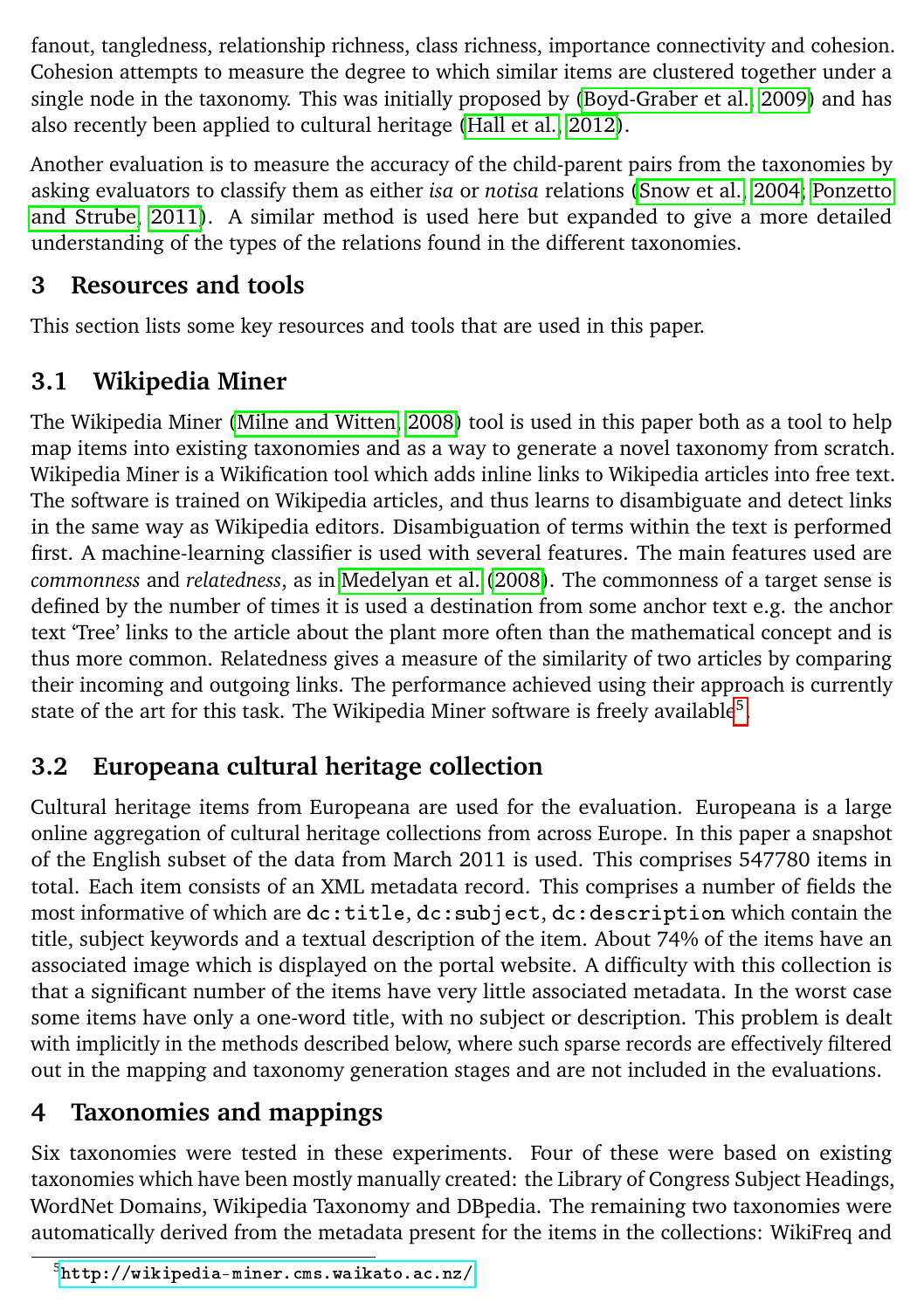LDA topics. This section gives a description of each of these taxonomies and how the items in the collection were mapped into them. Statistics for each taxonomy are presented at the end of this section.

## **4.1 Manually created taxonomies**

#### **4.1.1 Library of Congress Subject Headings (LCSH)**

The LCSH comprises a controlled vocabulary maintained by the United States Library of Congress for use in bibliographic records. They are used in many libraries to organise their collections as well as for organising materials online.

The text from the dc:subject field in the Europeana item are used for the mapping. The text is lemmatized using Freeling [\(Padró, 2011\)](#page-14-10). The text is compared to the category labels for the LCSH concepts. If the text contains any of the category labels then the item is matched to these categories. If more than one matching label is found, then the longest matching label is used for the mapping.

#### **4.1.2 WordNet domains**

The WordNet hierarchy is a fine-grained classification which is too detailed for browsing, with more than a hundred thousand nodes and concepts like *entity, natural phenomenon* and *body of water*. Instead *WordNet domains* organises the WordNet concepts into a smaller hierarchy, with only 164 domain labels which are easily understood by a general user. The domain labels have been semi-automatically applied to each of the synsets in WordNet. Each synset is annotated with each one label from a set of about two hundred. The information provided by the domain labels is complementary to the data existing already in WordNet. The domain labels group together words from different syntactic categories (e.g. nouns and verbs), and also may group together different senses of the same word and thus reduce polysemy.

WordNet domains lists the domain labels for all open class words in WordNet, but it only contains a few proper nouns. Given the large concentration of proper nouns in Europeana, we extend the list of words using Yago2. Yago2 [\(Hoffart et al., 2011\)](#page-13-10) is a knowledge base derived from Wikipedia with more than 10 million entities, and each entity in Yago2 is linked to a WordNet 3.0 synset. We also used a mapping from WordNet 3.0 synsets to WordNet Domain labels as provided by the Multilingual Central Repository (MCR) [\(Atserias et al., 2004\)](#page-13-11). To perform the mapping, the first step is again to use the dc:subject field to link Europeana items to Yago2 entities (using lemmatization and finding the longest possible match). These are then mapped to the WordNet Domain labels via the Yago2 entity-to-synset and the MCR synset-to-WordNetDomain mappings.

#### **4.1.3 Wikipedia Taxonomy**

Wikipedia Taxonomy [\(Ponzetto and Strube, 2011\)](#page-14-5) is a taxonomy derived from Wikipedia categories. The authors create the Wikipedia Taxonomy by keeping the isa relations between Wikipedia categories and discarding the rest. We first apply Wikipedia Miner (see Section [3.1\)](#page-3-3) over the Europeana items to find the relevant Wikipedia entities in the the dc:subject field. Then, we link the Europeana item to all Wikipedia Taxonomy categories which are related to these entities.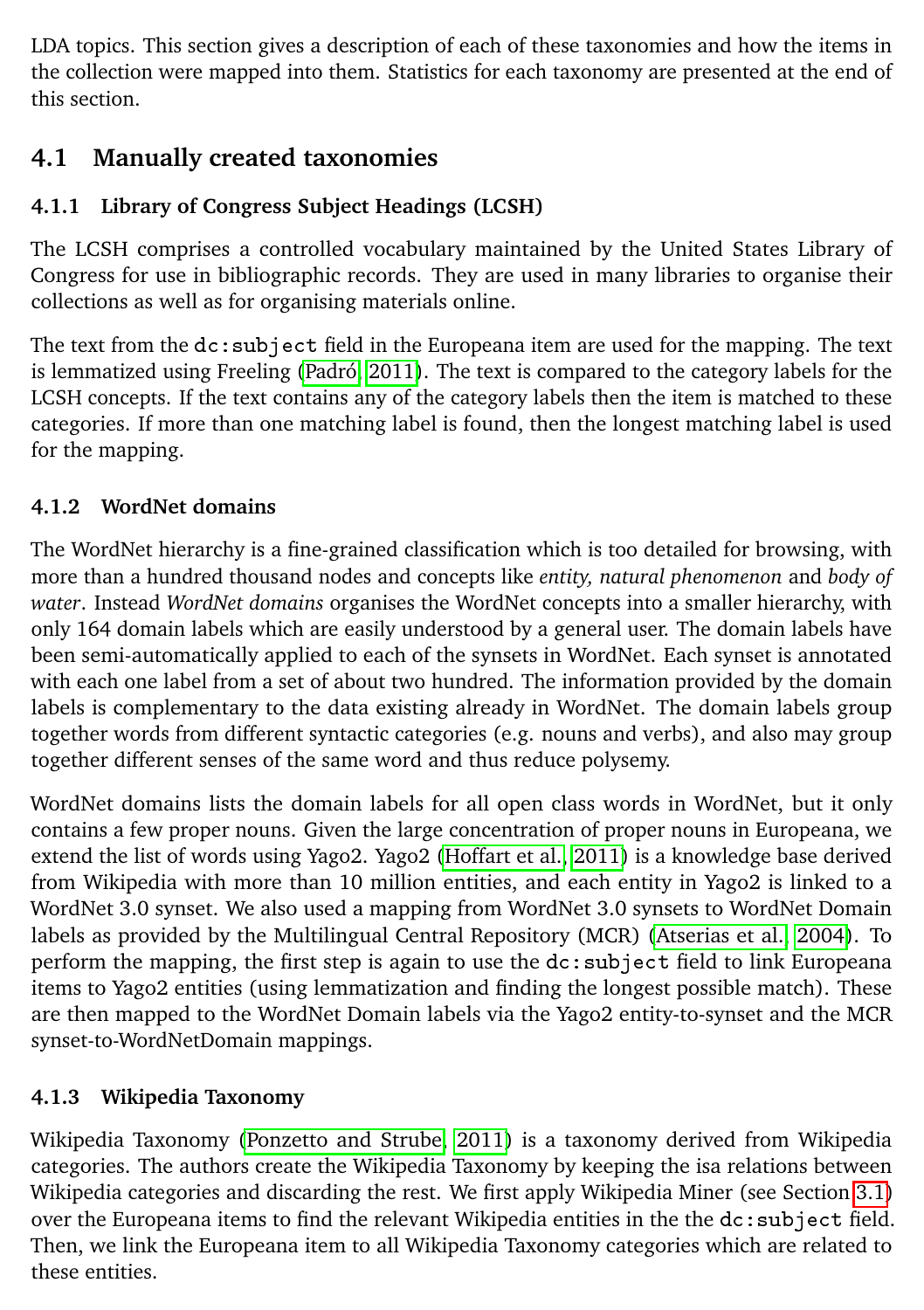#### **4.1.4 DBpedia ontology**

The DBpedia ontology [\(Auer et al., 2007\)](#page-13-6) is a small, shallow ontology manually created based on information derived from Wikipedia. Contrary to the previous vocabularies described above, the DBpedia ontology is a formalised ontology, including inference capabilities. The authors provide the instances of each ontology class, i.e. the set of Wikipedia entities pertaining to this class. For mapping Europeana items to DBpedia ontology classes, we first apply Wikipedia Miner to find the relevant Wikipedia entities to the item, and then link the item to the classes these entities belong.

### **4.2 Automatically created data-driven taxonomies**

#### **4.2.1 LDA topic modelling**

Latent Dirichlet Allocation (LDA) is a state-of-the-art topic modelling algorithm, that creates a mapping between a set of topics *T* and a set of items *I*, where each item  $i \in I$  is linked to one or more topics  $t \in T$ . Each item is input into LDA as a bag-of-words and then represented as a probabilistic mixture of topics. The LDA model consists of a multinomial distribution of items over topics where each topic is itself a multinomial distribution over words. The item-topic and topic-word distributions are learned simultaneously using collapsed Gibbs sampling based on the item - word distributions observed in the source collection [\(Griffiths and Steyvers, 2004\)](#page-13-12). LDA has been used to successfully improve result quality in Information Retrieval [\(Azzopardi](#page-13-13) [et al., 2004;](#page-13-13) [Wei and Croft, 2006\)](#page-14-11) tasks and is thus well suited to support exploration in digital libraries.

To turn the flat LDA topic model into a navigable hierarchy, [Griffiths and Tenenbaum](#page-13-5) [\(2004\)](#page-13-5) describe a hierarchical LDA approach. However this was found to be prohibitively time consuming given our large data-set. Instead a recursive divide and conquer approach was used, which was much more efficient. The number of topic groups at each stage was limited to a maximum of 9 to make the hierarchy manageable for users to navigate. The algorithm is outlined below.

1) Run LDA over the corpus to determine the document-topic probabilities. The number of topics *t opic*\_*n* to generate is automatically determined using this equation:

$$
topic\_n = \min(9, \frac{| documents\_in\_corpus|}{30})
$$
 (1)

- 2) For each topic used the document-topic probabilities that LDA outputs to identify the set of documents associated with that topic. Each document is assigned only to its highestprobability topic. While this removes some of the power inherent in the LDA topic model, we believe that from a navigational perspective it is better if each document is located at only one point in the hierarchy and not at multiple points. To give each topic a label, we simply selected the highest-probability word from each topic's topic-word distribution.
- 3) If a topic set has less than 60 items then stop. Otherwise go back to 1) using the set of items identified in 2) as the corpus.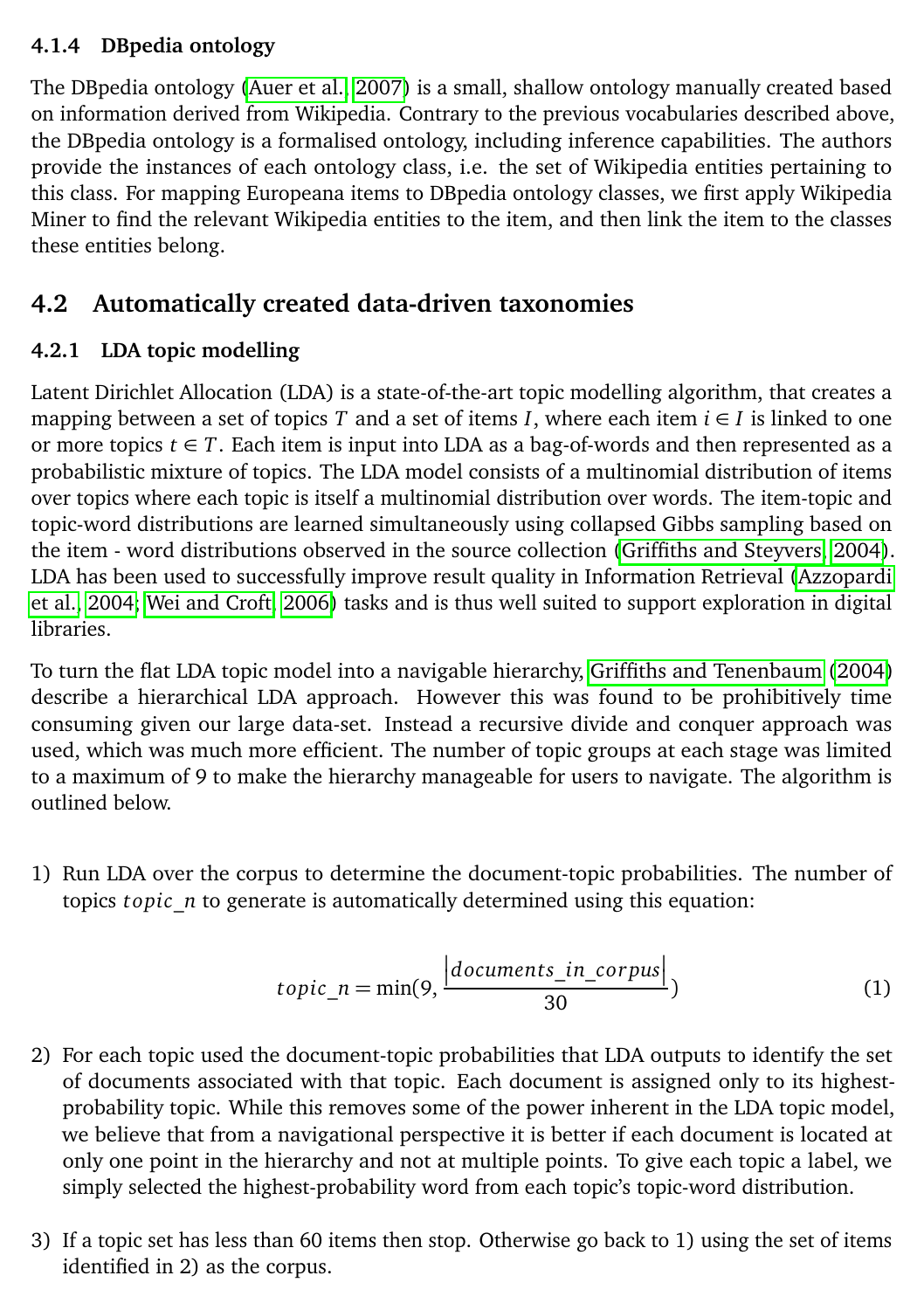#### **4.2.2 Wikipedia link frequencies**

This is a novel method for taxonomy creation which uses Wikipedia article links as the concept nodes in the taxonomy. The first step is to add inline article links to all the item texts in the collection using Wikipedia Miner (see Section [3.1\)](#page-3-3). A confidence threshold of 0.5 was used to help ensure the links were of high quality - that is they are correctly disambiguated and relevant to the topic of the item.

The first step is to find the frequency counts of all article links that occur in the items. Let *L* be the set of all links found in the items. Then the frequency function  $F: L \to \mathbb{N}$  gives the global frequency count for occurrences of the link in all items.

The following procedure is then used for each item to create and populate the taxonomy. Let *S* ⊂ *L* be the set of links found in that item. The links are ordered in *S* by order of frequency according to the *F* function (most frequently occuring first) to give an ordered list of links  $a_1, a_2, a_3 \cdots a_n$ . The item is then inserted into the tree under the branch  $a_1 \rightarrow a_2 \rightarrow a_3 \cdots \rightarrow a_n$ , with  $a_1$  at the top level in the tree and the item appearing under the node  $a_n$ . If this branch does not already exist in the tree then it is created.

It was found that using this approach the branching factor was very high at some levels so the number of child nodes at each level was limited to at most 20. Furthermore only items with at least 2 links were used to prevent a large number of single-linked items appearing at the top level. Concepts with less than 20 items were also filtered out.

This method is labelled WikiFreq in the remainder of the paper.

### **4.3 Taxonomy statistics**

Table [1](#page-7-0) shows some statistics for each taxonomy:

- The number of items that are mapped into the taxonomy.
- The average number of parents for each item.
- The average depth from the root node to an item.
- The number of top level nodes in the taxonomy.

A problem with some of the manual taxonomies is the very high number of top level nodes, which makes it difficult for users to browse. However there is no obvious way to select suitable top level nodes in these taxonomies. Additionally some of the taxonomies assign items to many parent nodes - this means that the data is repeated across the taxonomy. This is not a problem in itself, but is likely to mean that items may often be assigned to incorrect nodes.

## <span id="page-6-0"></span>**5 Experiments**

Two evaluations were performed on the taxonomies. The first measured the cohesion of the item clustering, and the second gathered human judgements of the relations that were found between child-parent concept pairs in the taxonomy. For both evaluations online surveys were created using an in-house crowdsourcing interface. Links to the surveys were sent out to a mailing list comprising thousands of students and staff members at the University of Sheffield.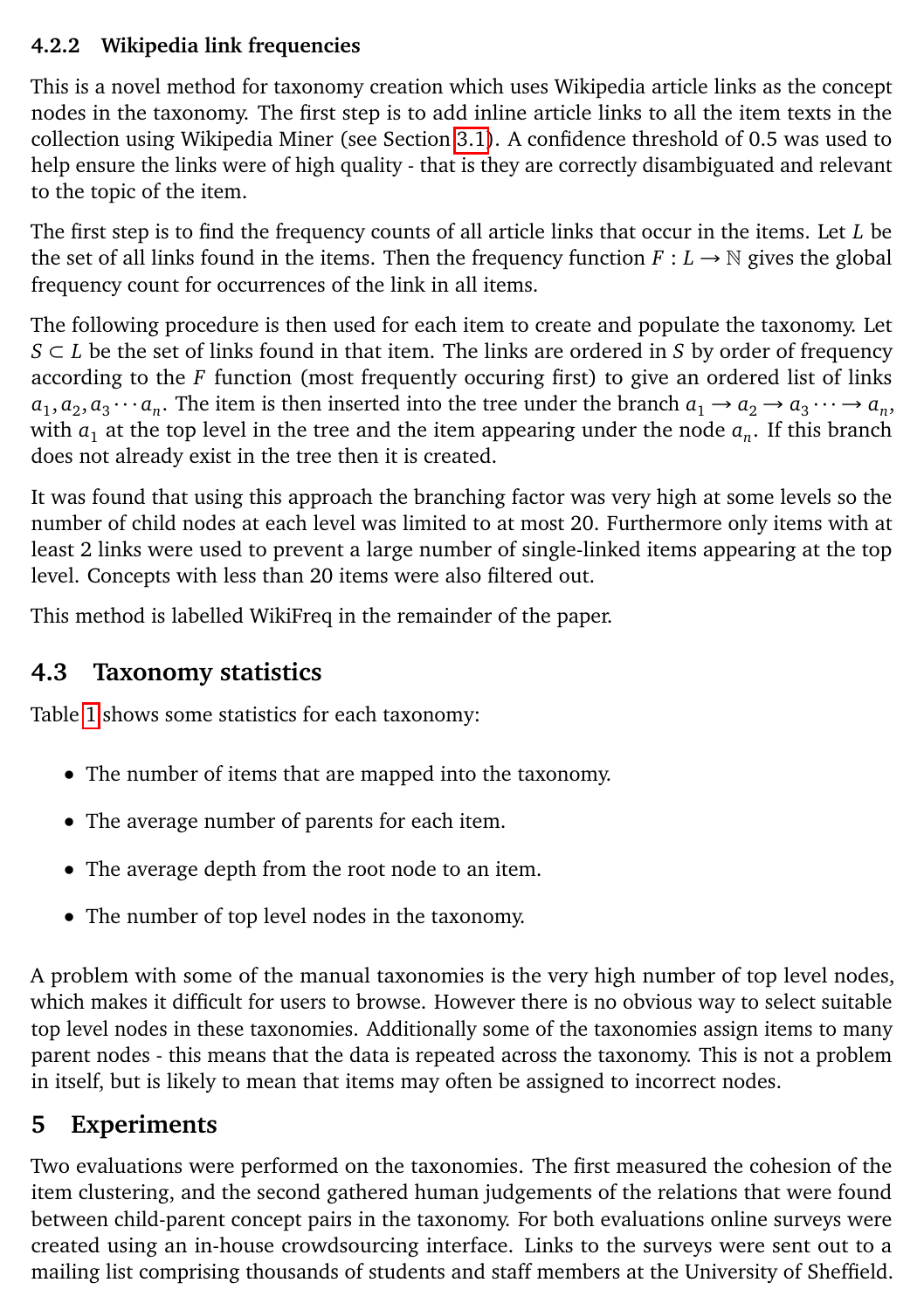| Type      | Taxonomy      | Items  | Nodes  | Avg. parents | Avg. Depth | Top nodes |
|-----------|---------------|--------|--------|--------------|------------|-----------|
| Manual    | <b>LCSH</b>   | 99259  | 285238 | 1.8          | 1.97       | 28901     |
|           | DBpedia       | 178312 | 273    | 4.2          |            | 30        |
|           | Wiki Taxonomy | 275359 | 121359 | 11.7         | 1.13       | 10417     |
|           | WN domains    | 308687 | 170    | 7.1          | 7.1        | b         |
| Automatic | LDA topics    | 545896 | 22494  |              | 7.3        | 9         |
|           | Wiki Freq     | 66558  | 502    |              | 3.39       | 24        |

<span id="page-7-0"></span>Table 1: Statistics for each taxonomy

### **5.1 Cohesion**

A cohesive cluster is defined as one in which the items are similar while at the same time clearly distinguishable from items in other clusters [\(Tan et al., 2006\)](#page-14-12). To measure the cohesiveness of the taxonomies we use the *intruder detection* task originally devised in [Boyd-Graber et al.](#page-13-8) [\(2009\)](#page-13-8) and recently used for cultural heritage items in [Hall et al.](#page-13-9) [\(2012\)](#page-13-9). The idea of this is to present 5 items to an evaluator. Four of these are taken from one concept node in the taxonomy and the other (the *intruder*) is randomly picked from elsewhere in the taxonomy. The more cohesive the concept in the taxonomy the more obvious it should be which is the intruder item. Each *unit* was displayed as a list of five images along with the titles of the items. An example<sup>[6](#page-7-1)</sup> of a cohesive unit is shown in Figure [1.](#page-8-0) To generate good quality units for the evaluation the *informativeness* of items was calculated as follows:

$$
information of a function is given by the function int of the function int int int int int int int int int int int int int int int int int int int int int int int int int int int int int int int int int int int int int int int int int int int int int int int int int int int int int int int int int int int int int int int int int int int int int int int int int int int int int int int int int int int int int int int int int int int int int int int int int int int int int int int int int int
$$

where *title*, *desc*,*subj* refer to the title, description and subject fields of the metadata,  $a\gamma g L_x$ is the average length of field *X* over the whole collection, *leng th*(*i tem<sup>X</sup>* ) is the length of that item field text, and *count*(*i tem<sup>X</sup>* ) gives the frequency of that item field text over the whole collection. The higher the resulting value the more informative the item is. Note that as well as taking into account the length of the fields, this also weights by the inverse document frequency (idf) value, so very frequently occuring terms will be downweighted.

The most informative items were selected for each category. This helped to ensure that the users were presented with informative items, allowing them to have enough information to decide which was most likely to be the intruder. The same also applies to the taxonomy mappings being evaluated; it is difficult to correctly map items with very little information in the metadata. The procedure for selecting the sample units was as follows:

<span id="page-7-1"></span><sup>&</sup>lt;sup>6</sup>Images reproduced from Wikipedia and subject to relevant licenses.

[http://en.wikipedia.org/wiki/File:York\\_Minster\\_close.jpg](http://en.wikipedia.org/wiki/File:York_Minster_close.jpg).

[http://en.wikipedia.org/wiki/File:Wells\\_Cathedral,\\_Wells,\\_Somerset.jpg](http://en.wikipedia.org/wiki/File:Wells_Cathedral,_Wells,_Somerset.jpg).

[http://en.wikipedia.org/wiki/File:West\\_Side\\_of\\_Westminster\\_Abbey,\\_London\\_-\\_geograph.](http://en.wikipedia.org/wiki/File:West_Side_of_Westminster_Abbey,_London_-_geograph.org.uk_-_1406999.jpg) [org.uk\\_-\\_1406999.jpg](http://en.wikipedia.org/wiki/File:West_Side_of_Westminster_Abbey,_London_-_geograph.org.uk_-_1406999.jpg).

[http://en.wikipedia.org/wiki/File:Goatfell\\_from\\_Brodick\\_Harbour.jpg](http://en.wikipedia.org/wiki/File:Goatfell_from_Brodick_Harbour.jpg)

<http://en.wikipedia.org/wiki/File:Sfec-durham-cathedral-2007-263.JPG>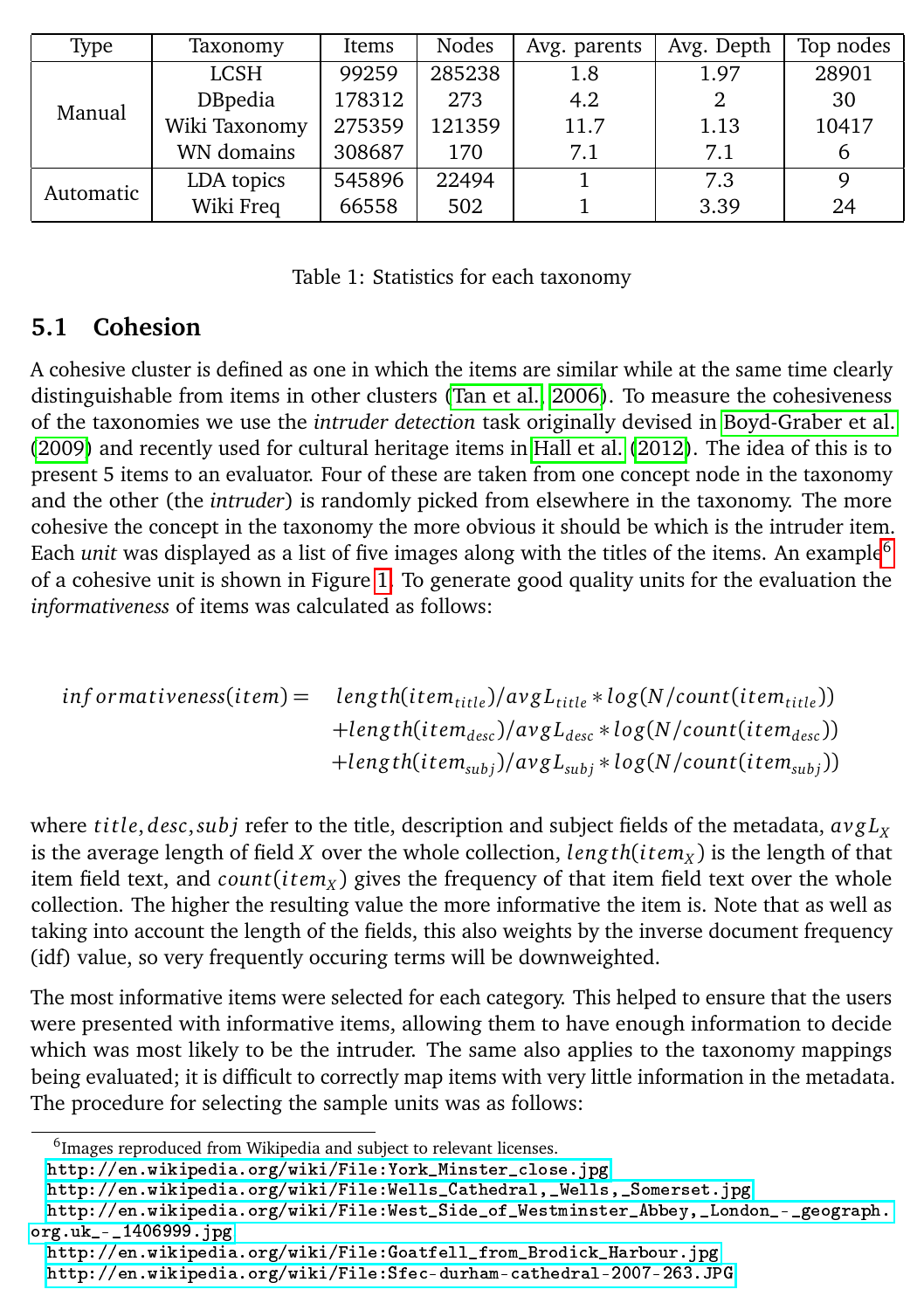York Minster Westminster Abbey Wells cathedral 4 5

Isle of Arran Durham Cathedral



<span id="page-8-0"></span>Figure 1: Example of a cohesive unit. Here the intruder item is number 4.

- 1. Select categories at random that have at least 4 items.
- 2. For each category:
	- (a) Return the 4 items in the category which were most informative.
	- (b) To find the intruder item, select 100 items at random from the whole collection and return the most informative item.

Six units were shown on each page, one of which was always a control unit. The control units were manually chosen to be examples where the intruder was very obvious. The purpose of the control units was to ensure the quality of the judgements, since if a participant got the control unit wrong it was an indication that they were not taking the task seriously.

Thirty non-control units were created from each taxonomy. Altogether 134 people attempted the survey. 23 of the users evaluated at least one control unit wrong, or evaluated less than 5 units in total, and so their answers were excluded. The remaining 111 participants contributed a total of 1255 answers. Each unit received a minimum of 5 answers and an average of 6.97 answers. A unit was judged as cohesive if more than 80% of the annotators agreed on the same intruder.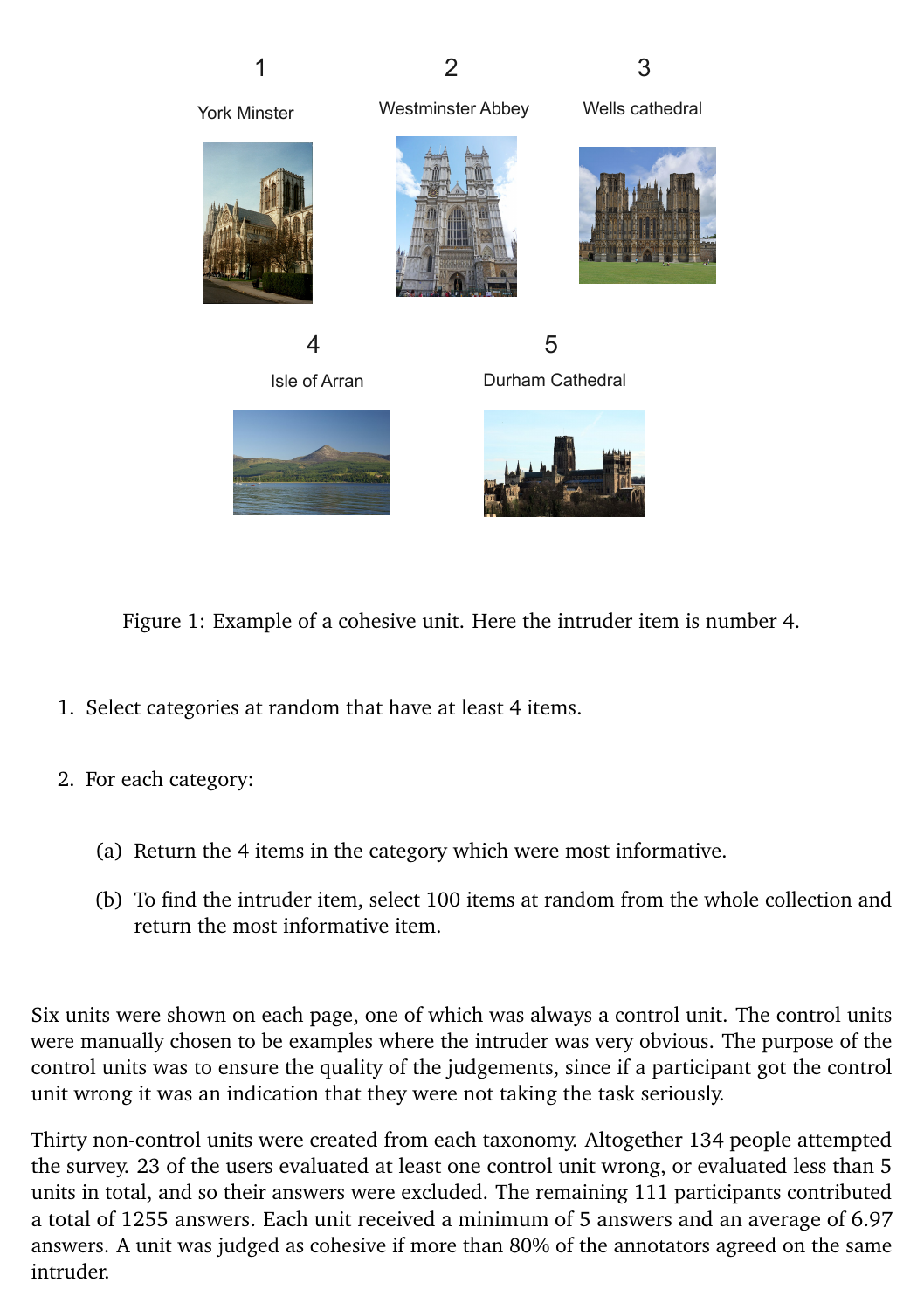| Type      | Taxonomy      | Coherent units | Percentage |  |
|-----------|---------------|----------------|------------|--|
| Manual    | <b>LCSH</b>   | 19             | 63.3       |  |
|           | DBpedia       | 17             | 56.7       |  |
|           | Wiki Taxonomy | 18             | 60.0       |  |
|           | WN domains    | 15             | 50.0       |  |
| Automatic | LDA topics    | 17             | 56.7       |  |
|           | Wiki Freq     | 29             | 96.7       |  |

<span id="page-9-0"></span>Table 2: Number of coherent units (out of 30) for each of the taxonomies.

The results (Table [2\)](#page-9-0) show that most of the taxonomies achieved roughly the same level of cohesion for the clusters, roughly between 50 and 63%. However the WikiFreq taxonomy performed far better, with only one unit of the 30 judged as not coherent. This success shows that the Wikipedia links are very effective as a means of grouping together similar items. This might be explained by considering that items grouped together under the same node will share a number of keywords which link to the same Wikipedia articles which would ensure that the items are very similar. In contrast the Wikipedia taxonomy and DBpedia ontology use categories rather than articles in Wikipedia as the concept nodes. These are much more loosely defined; each article in Wikipedia can belong to many categories and each category contains many articles. The results also indicate that Wikipedia articles as entities are much more clearly defined than the LDA topic keywords and thus work much better at grouping together the similar items.

## **5.2 Relation classification**

Previous work has evaluated taxonomies by presenting child-parent pairs of concept nodes to evaluators and asking them a simple boolean question - does the pair represents a valid hypernymic relation, i.e. is it true that "ChildNode isa ParentNode"? [\(Ponzetto and Strube,](#page-14-5) [2011;](#page-14-5) [Snow et al., 2004\)](#page-14-2). We would expect the manually created taxonomies to perform well here. The automatic methods also intend to create a hierarchical structure, with more general concepts at the top nodes going to more specific in the lower nodes.

Here we conduct a slightly deeper analysis of what kinds of relations were present in these taxonomies. Instead of a simple boolean question a two-part question was used. Given a child-parent pair *A*, *B* the evaluators were asked two questions:

- 1. Are the two concepts *A* and *B* related? (Yes/No/I don't know) The evaluators were asked to judge the relation within the context of the cultural heritage taxonomy. A positive example was presented: Westminster and London, which were related because Westminster is in London. A negative example was Fish and Bicycle which were unrelated and would not be a useful pair to include in a taxonomy.
- 2. If Yes, then how would you best define the relationship? Is *A* more specific than *B*, less specific than *B*, neither, or don't know? Examples were also given to help with this question. Westminster is *more* specific than London since Westminster is within London. The term Scientist is less specific than Physicist, since while all Physicists are Scientists, not all Scientists are Physicists (they could be biologists or chemists for example). For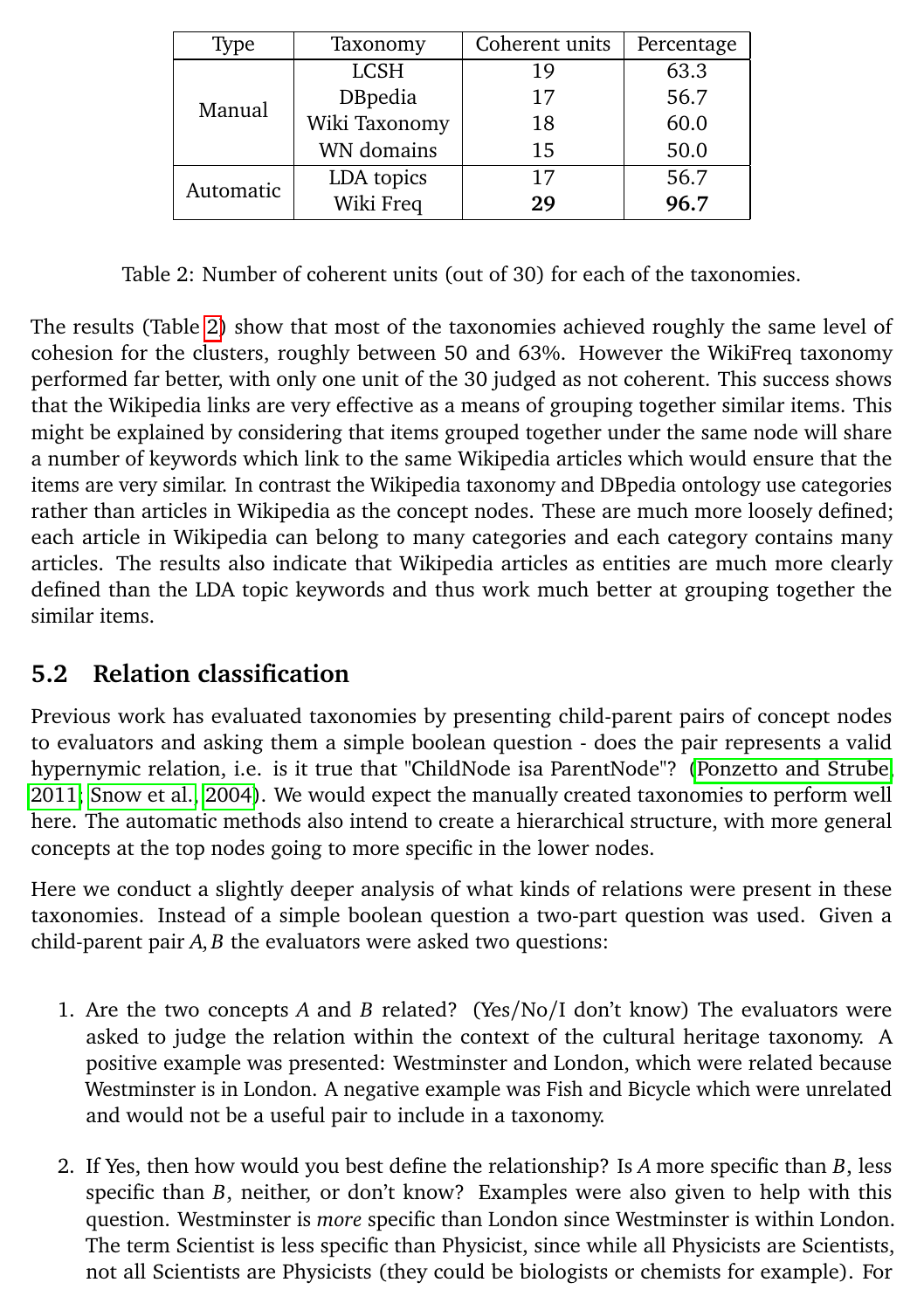| Type      | Taxonomy      | Child (A)                | Parent (B)               |  |
|-----------|---------------|--------------------------|--------------------------|--|
|           |               | Work                     | Human Behaviour          |  |
|           | LCSH          | <b>Braid</b>             | Weaving                  |  |
|           |               | Time                     | Geodetic Astronomy       |  |
|           |               | Mountain Range           | Place                    |  |
|           | DBpedia       | Fern                     | Plant                    |  |
| Manual    |               | Congressman              | Politician               |  |
|           |               | <b>Mammals of Africa</b> | Wildlife of Africa       |  |
|           | Wiki Taxonomy | Schools in Wiltshire     | Schools in England       |  |
|           |               | <b>British Culture</b>   | European Culture         |  |
|           |               | vehicles                 | transport                |  |
|           | WN domains    | mechanics                | engineering              |  |
|           |               | home                     | applied science          |  |
|           |               | earthenware              | dish                     |  |
|           | LDA topics    | view                     | church                   |  |
| Automatic |               | tunnel                   | chapel                   |  |
|           |               | Corrosion                | Coin                     |  |
|           | Wiki Freq     | Interior Design          | <b>Industrial Design</b> |  |
|           |               | Towpath                  | Waterscape               |  |

<span id="page-10-0"></span>Table 3: Some examples of child-parent pairs from each taxonomy.

the 'neither' option consider Physicist and Biologist. The concepts are related (both are scientists) but neither is more specific than the other.

Forty non-control pairs from each taxonomy were presented to the evaluators giving a total of 240 pairs. Examples of concept pairs from each taxonomy are shown in Table [3.](#page-10-0) As for the previous experiment control pairs were manually identified where the answer should be obvious. Five pairs were shown on each page of which one was always a control pair.

Altogether 270 people attempted this survey. 97 people evaluated more than half the control pairs wrong or evaluated less than 5 pairs in total, and so their answers were excluded. Of the 173 remaining participants, a total of 3826 evaluations were made for each pair. A minimum of 8 evaluations and an average of 15.94 evaluations were made for each instance.

| Type      | Taxonomy       | Yes  | N <sub>0</sub> | Don't know | Agreement |
|-----------|----------------|------|----------------|------------|-----------|
| Manual    | <b>LCSH</b>    | 74.2 | 8.8            | 17.0       | 79.1      |
|           | <b>DBpedia</b> | 86.6 | 11.2           | 2.2        | 88.4      |
|           | Wiki Taxonomy  | 96.1 | 1.7            | 2.3        | 95.9      |
|           | WN domains     | 77.1 | 14.5           | 8.4        | 83.9      |
| Automatic | LDA topics     | 30.3 | 50.3           | 19.3       | 71.6      |
|           | Wiki Freq      | 47.6 | 16.5           | 35.8       | 70.9      |

<span id="page-10-1"></span>

The results for the relatedness question (Table [4\)](#page-10-1) show a clear pattern. The manually created taxonomies are markedly more likely to contain clearly related pairs of concepts. The Wikipedia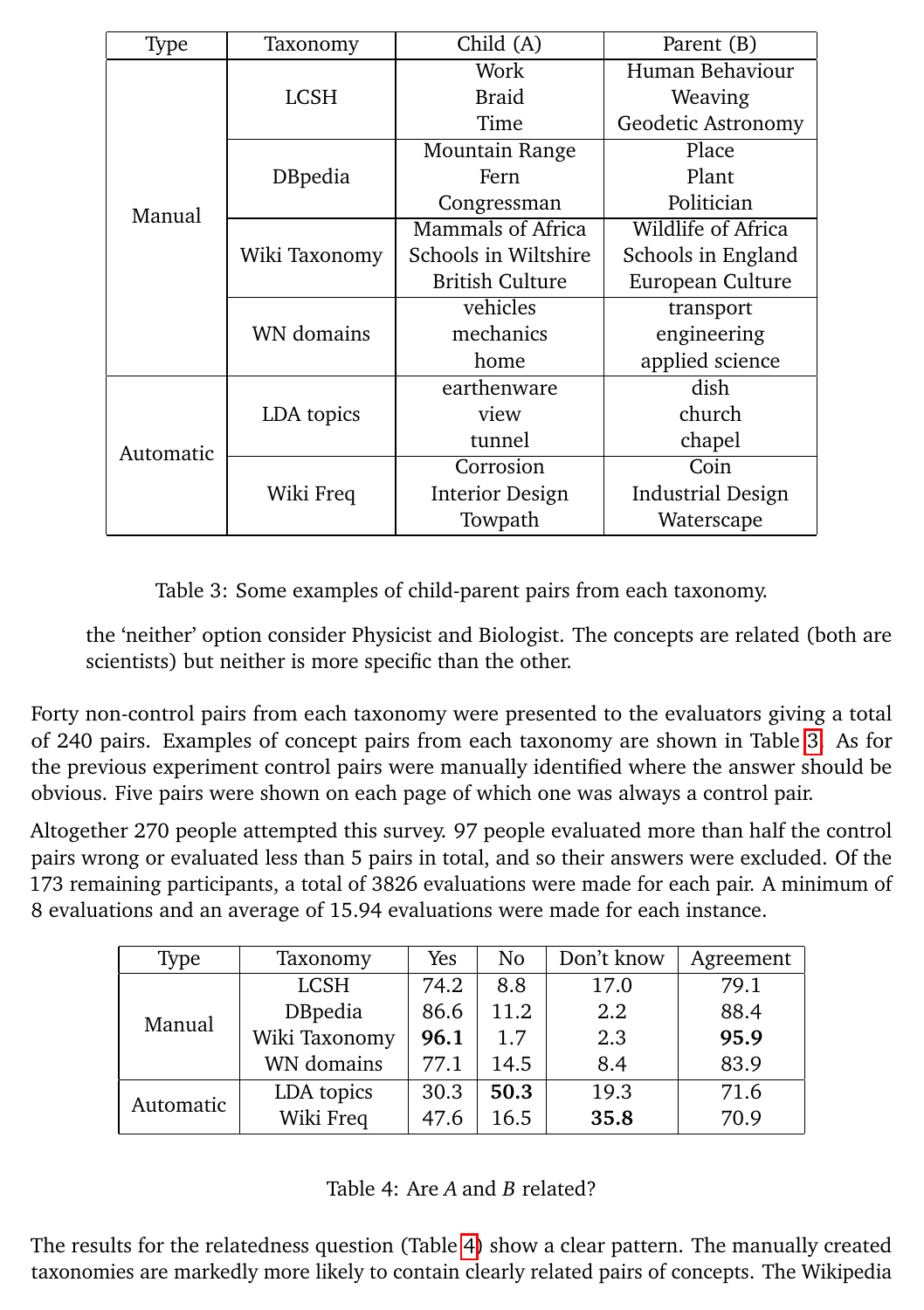taxonomy hierarchy is the highest performing in this regard which suggests that the user-created category hierarchy is of high quality and has easily understood concepts and relations. DBpedia scores slightly lower. This difference might be explained due to DBpedia containing article entities as well as categories. The lower score suggests either that articles are not always placed in the best categories, or that it is harder for users to identify article-category relationships. WordNet domains scores lower. This may be due to the domain concepts being sometimes quite general and possibly harder for general users to understand (for example one pair of concepts was 'color' and 'factotum'). LCSH scored surprisingly low considering that it is a manually created taxonomy. This suggests that the concepts and relations in this hierarchy are even harder for users to understand or identify. Finally the two data derived taxonomies score lower still. For the WikiFreq taxonomy a high percentage of the relations were classified as 'Don't know'. This may be because a high number of the article links are about quite obscure concepts which most people would not know about. Finally the LDA topics produced the highest number of definite 'No' judgements which shows that the taxonomy may be difficult or confusing for users to navigate.

| Type      | Taxonomy      | A < B | A > B | Neither | Don't know | Agreement |
|-----------|---------------|-------|-------|---------|------------|-----------|
| Manual    | LCSH          | 65.4  | 8.7   | 23.4    | 2.5        | 68.7      |
|           | DBpedia       | 76.2  | 4.9   | 18.1    | 0.7        | 78.9      |
|           | Wiki Taxonomy | 78.3  | 4.7   | 16.0    | 0.9        | 82.8      |
|           | WN domains    | 63.6  | 6.3   | 28.0    | 2.0        | 67.6      |
| Automatic | LDA topics    | 21.4  | 14.8  | 62.1    | 1.6        | 61.0      |
|           | Wiki Freq     | 30.9  | 22.6  | 43.6    | 2.9        | 67.0      |

<span id="page-11-0"></span>Table 5: Specificity of the pairs, with *A* the child node, and *B* the parent node. *A < B* means *A* is more specific than *B*.

The results for the specificity question are shown in Table [5.](#page-11-0) These follow a roughly similar pattern to the relatedness. The *A < B* case is the most desirable for the taxonomies since we would prefer the most general concepts at the top of the hierarchy narrowing down into more specific concepts. The Wikipedia taxonomy and DBpedia both score relatively highly here, although both contain a surprisingly high number of cases where neither *A* or *B* was identified as more specific than the other (16.0 and 18.1% respectively). For the Wikipedia taxonomy this shows that although almost all child-parent pairs are considered to be related concepts, they are not always easily identified with the child as more specific than the parent. Both WordNet domains and LCSH fare worse, again with more relations identified as 'neither'. The WikiFreq taxonomy contains a more mixed set of results with quite a high proportion of relations the 'wrong way round' with *A* deemed to be less specific than *B*, although the highest number falls into the 'neither' category. This result is a reflection of the nature of the links within the items. The taxonomy is ordered with the most frequent occuring links at the top going down towards the least. Clearly this is not enough to create the kind of general-to-specific relationships which are desirable. Finally the results for the LDA topics show that the majority are defined as 'neither' - the concepts are topically related but mostly without any specificity ordering.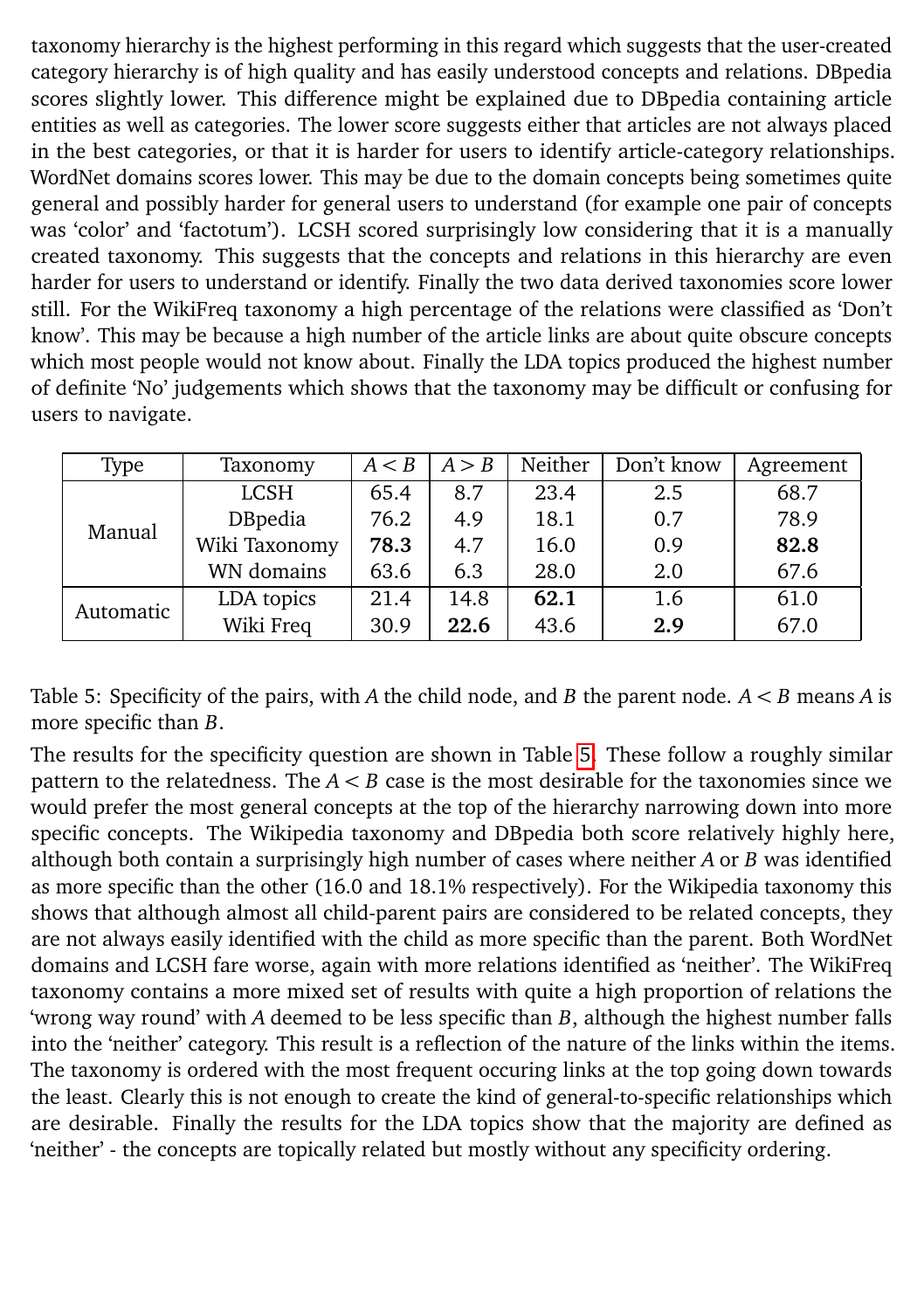## **Conclusion and perspectives**

Developing effective taxonomies for the purpose of organising large number of data items is a complex task. Existing manually created taxonomies might be accurate and well structured but may not be adequate for a specified domain or may be hard for users to navigate. Automatic methods for deriving taxonomies have the advantage of closely reflecting the nuances of the data - but organising the derived concepts into meaningful relations remains a problem.

The experiments in this paper shows some surprising results. The LCSH taxonomy has been manually created for the purpose of organising library collections and so might be the obvious choice to organise CH data online. However the results show that the relations within LCSH are defined less clearly than that of the Wikipedia derived taxonomies. WordNet domains performs at a similar level to the LCSH in terms of the quality of the relations. The LDA topic hierarchy gave poor results in terms of the identified topics. The topic pairs were often unrelated, and had no general-to-specific structure as would be desirable for this application.

The WikiFreq hierarchy performed slightly better in this regard. Just over half the concept pairs were judged to be related. Just under a third were labelled as 'Don't know' which may reflect the obscurity of the concept nodes identified. It was hoped that organising the frequency counts of the links would organise the hierarchy into a general-to-specific direction. This was not achieved, although the hierarchy does have the benefit of providing the user with an overview of the collection by immediately seeing which kind of items are most prevalent.

In terms of cohesion all the taxonomies achieved similar results except for the WikiFreq taxonomy which achieved almost perfect cohesion. This shows how effective the Wikipedia links are in grouping together similar items.

It is also worth noting that WikiFreq and LCSH map significantly fewer items into the taxonomy.

Future work will continue with different evaluation approaches, such as domain/task coverage and accuracy of the mappings. We also aim to expand the evaluations to include user studies; a key question is how well these taxonomies assist users when used for browsing large collections, such as Europeana. The aim is to see if there is a correlation between the intrinsic results that were found here with the extrinsic quality judgements when used in real life applications. A promising line of work will be to build on the WikiFreq approach by integrating with the high quality Wikipedia taxonomy knowledge base. The hope is that using this approach will generate highly coherent units along with a well structured conceptual tree.

## **Acknowledgements**

The research leading to these results was supported by the PATHS project (http://paths-project.eu) funded by the European Community's Seventh Framework Programme (FP7/2007-2013) under grant agreement no. 270082. This research was also partially funded by the Ministry of Economy under grant TIN2009-14715-C04-01 (KNOW2 project).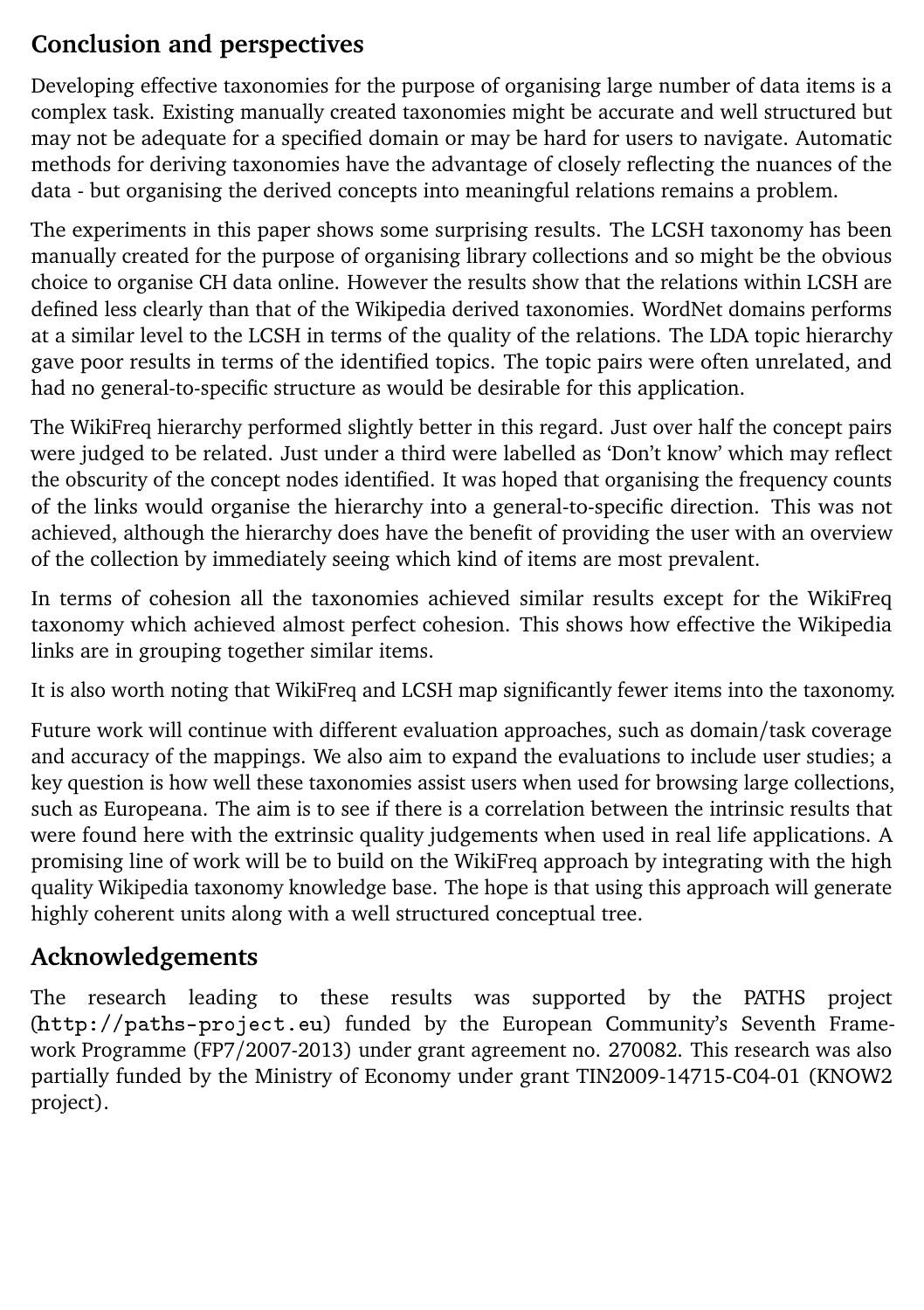#### **References**

<span id="page-13-11"></span>Atserias, J., Villarejo, L., Rigau, G., Agirre, E., Carroll, J., Magnini, B., and Vossen, P. (2004). The meaning multilingual central repository. In *Proceedings of GWC*, pages 23–30.

<span id="page-13-6"></span>Auer, S., Bizer, C., Kobilarov, G., Lehmann, J., Cyganiak, R., and Ives, Z. (2007). Dbpedia: A nucleus for a web of open data. *The Semantic Web*, pages 722–735.

<span id="page-13-13"></span>Azzopardi, L., Girolami, M., and Van Rijsbergen, C. (2004). Topic based language models for ad hoc information retrieval. In *Neural Networks, 2004. Proceedings. 2004 IEEE International Joint Conference on*, volume 4, pages 3281–3286. IEEE.

<span id="page-13-3"></span>Bentivogli, L., Forner, P., Magnini, B., and Pianta, E. (2004). Revising the wordnet domains hierarchy: semantics, coverage and balancing. In *Proceedings of the Workshop on Multilingual Linguistic Ressources*, pages 101–108. Association for Computational Linguistics.

<span id="page-13-8"></span>Boyd-Graber, J., Chang, J., Gerrish, S., Wang, C., and Blei, D. (2009). Reading tea leaves: How humans interpret topic models. In *Proceedings of the 23rd Annual Conference on Neural Information Processing Systems*.

<span id="page-13-2"></span>Fellbaum, C., editor (1998). *WordNet: An electronic lexical database*. MIT Press.

<span id="page-13-5"></span>Griffiths, D. and Tenenbaum, M. (2004). Hierarchical topic models and the nested chinese restaurant process. In *Advances in neural information processing systems 16: proceedings of the 2003 conference*, volume 16, page 17. The MIT Press.

<span id="page-13-12"></span>Griffiths, T. and Steyvers, M. (2004). Finding scientific topics. *Proceedings of the National Academy of Sciences of the United States of America*, 101(Suppl 1):5228.

<span id="page-13-9"></span>Hall, M. M., Clough, P. D., and Stevenson, M. (2012). Evaluating the use of clustering for automatically organising digital library collections. In *Theory and Practice of Digital Libraries 2012*.

<span id="page-13-4"></span>Hearst, M. (1992). Automatic acquisition of hyponyms from large text corpora. In *Proceedings of the 14th conference on Computational linguistics-Volume 2*, pages 539–545. Association for Computational Linguistics.

<span id="page-13-0"></span>Hearst, M. (2009). *Search user interfaces*. Cambridge Univ Pr.

<span id="page-13-10"></span>Hoffart, J., Suchanek, F., Berberich, K., Lewis-Kelham, E., De Melo, G., and Weikum, G. (2011). Yago2: exploring and querying world knowledge in time, space, context, and many languages. In *Proceedings of the 20th international conference companion on World wide web*, pages 229–232. ACM.

<span id="page-13-7"></span>Katifori, A., Halatsis, C., Lepouras, G., Vassilakis, C., and Giannopoulou, E. (2007). Ontology visualization methods - a survey. *ACM Comput. Surv.*, 39(4).

<span id="page-13-1"></span>Malaisé, V., Aroyo, L., Brugman, H., Gazendam, L., de Jong, A., Negru, C., and Schreiber, G. (2006). Evaluating a thesaurus browser for an audio-visual archive. In Staab, S. and Svátek, V., editors, *Managing Knowledge in a World of Networks*, volume 4248 of *Lecture Notes in Computer Science*, pages 272–286. Springer Berlin / Heidelberg. 10.1007/11891451\_25.